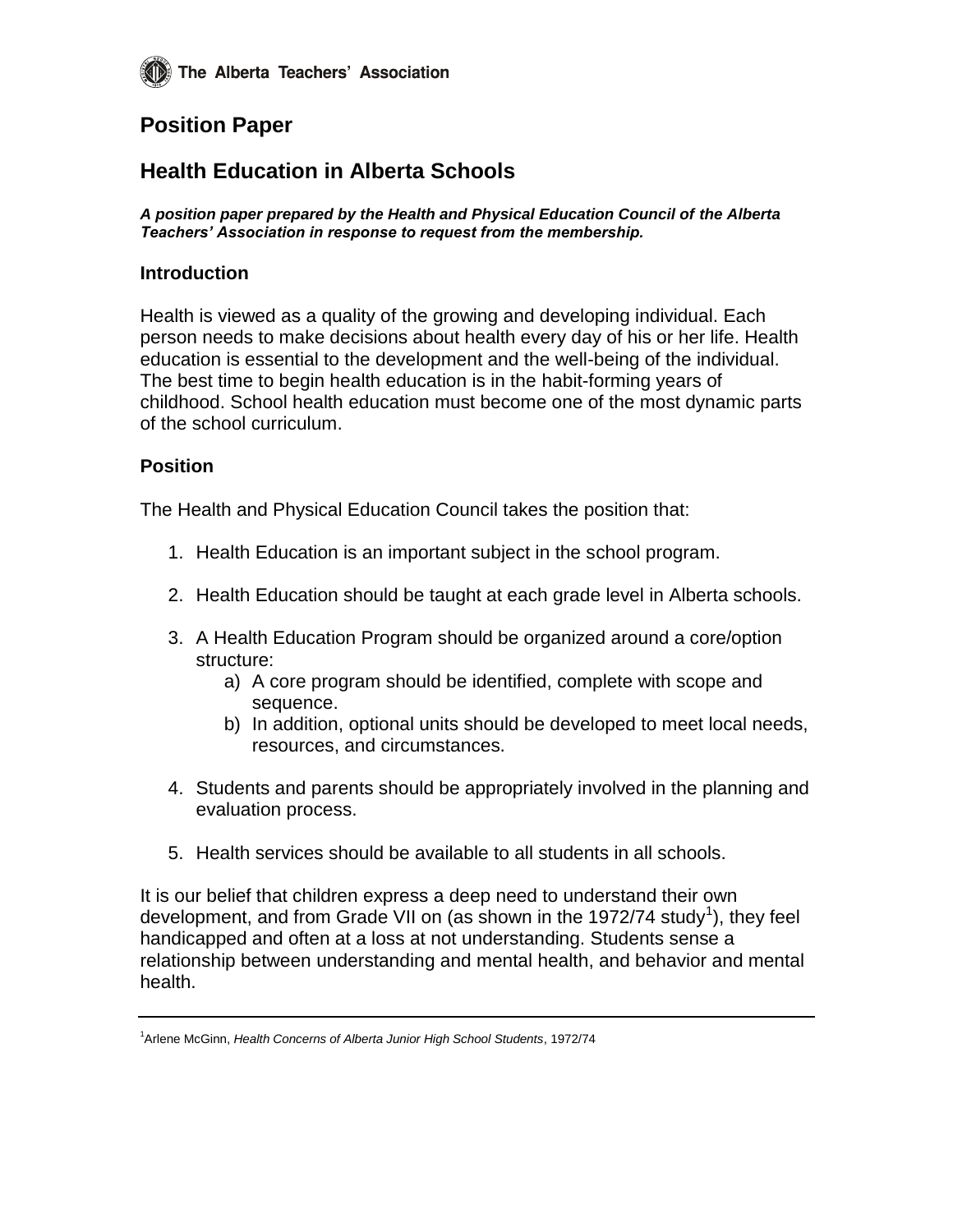The information young people have is formidable in abundance, accuracy, and error, and their eagerness for reliable information is impressive. They understand the fallibility of the knowledge and the opinion of peers. There is little doubt about the persuasive powers of the mass media, especially television. Burdened by the hodge podge of contradictory information that barrages them from all sides, students ask the school to teach honestly and clearly . . . and early enough . . . to help them build up critical powers so that they may *act responsibly*.

## **Definitions**

### **Health**

The state of complete physical, mental, and social well-being, not merely the absence of disease or infirmity. (World Health Organization).

#### Health Education Courses

All the activities carried on in the school system in the interest of health.

### **Health Education Curriculum Guide**

A planned program of health education, prepared primarily for teachers, indicating objectives, content, methods and evaluation.

## Health Services

Services available in the school:

- a) those developed in cooperation with provincial and local health departments,
- b) facilities in the school such as: sick rooms, showers, and sanitary eating areas.

## **Rationale**

The Health and Physical Education Council of The Alberta Teachers' Association has been concerned with the quality and quantity of health education courses and programs in Alberta schools. Health education at the elementary level rarely receives more than two percent of class time. The pattern of junior and senior high schools was found to be the same. At the present time, a health education program need only be taught once during the three years of junior high, and correspondence course may be offered at the high school level.

In the past ten years we have gone through a number of disastrous "crisis oriented" programs in health education. The "Band-Aid" approach to program development does not work. We have a respectable animal and environmental ecology program in life science and biology and yet the study of human ecology, particularly as it reflects man's adaptations and man's maladaptations to the environment and its inherent health effects, is currently considered in most areas as unacademic or of little consequence. This can only be interpreted as a colossal oversight.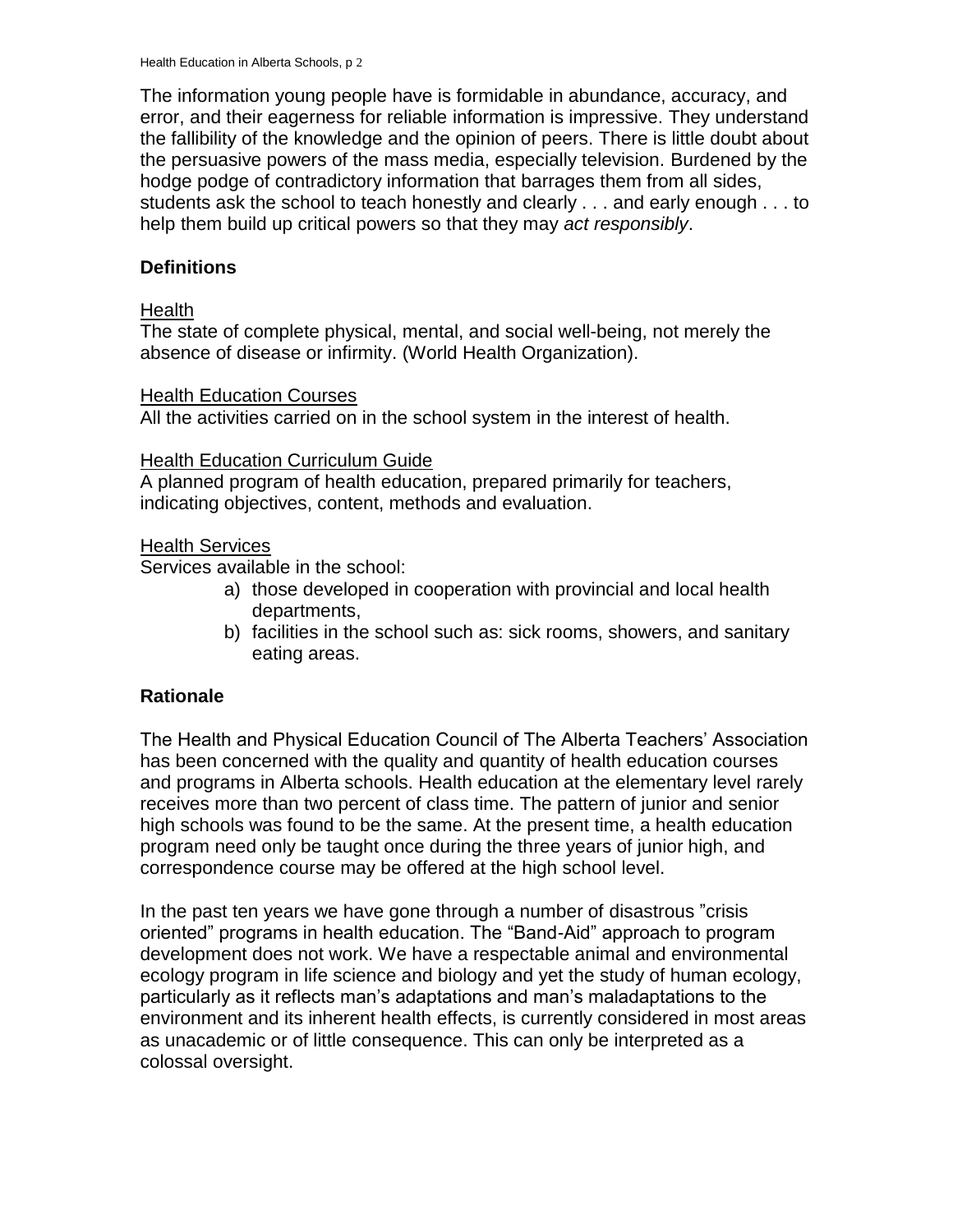A global concern with health education in schools brought about the development of a reference source book for planning health education in the schools. The sources book, developed in 1966 by Professor Turner, was on behalf of the United Nations Educational, Scientific and Cultural Organization (UNESCO) and the World Health Organization (WHO). Ninety-four countries contributed comments, criticisms and relevant materials. The theme stressed throughout the book is that if health education is to be effective, it must be adapted to local needs and conditions. Health education should grow out of health problems which the country is facing.

"Indeed, most important of all," states Turner (36:3), "is the adaptation of health education to the needs of the individual child by the classroom teachers." Turner goes on to stress that the graduation of the instruction must be effectively related to the changing needs and interests of children at different ages.

At the Canadian Conference on School Health, Norman Goble (9), Executive Secretary of the Canadian Teachers' Federation, suggested that the school had to become more effective in helping the child and adolescent cope with influences of modern society. "Schools must provide shelter from pressure while skills of survival are learned" (9:2). Goble emphasized that the family and community were also essential influences on the child, but the school had the opportunity and responsibility during the formative years to provide a welldesigned health education program.